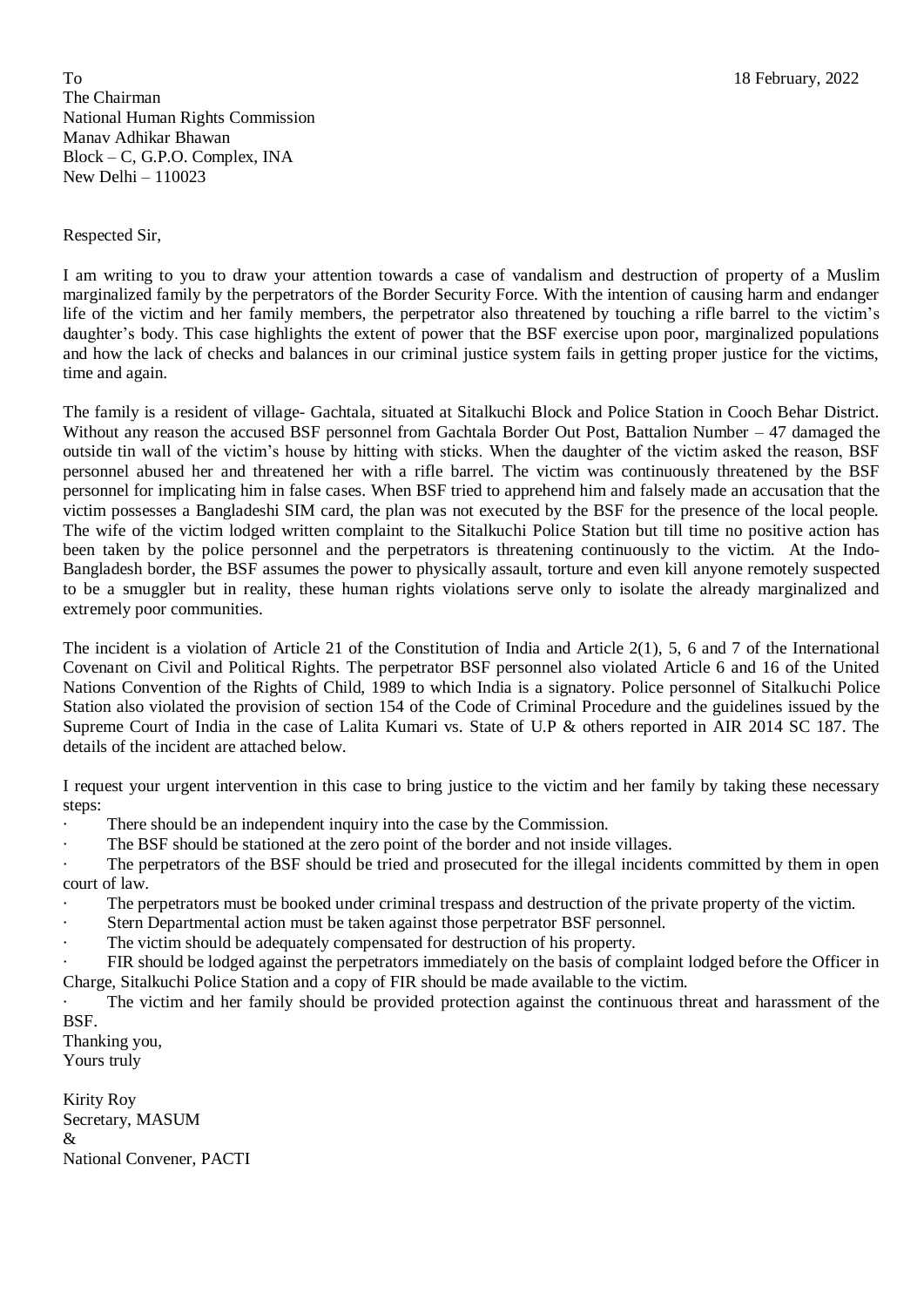**Details of the victim** – Mr. Serajul Mian son of Late Chakmal Mian aged about 40 years. He lives with his family at Gachtala village situated under Sitalkuchi Block and Police Station under Cooch Behar district, Pin- 736158.

## **Details of the secondary victims –**

- 1) Mrs. Rekha Parvin, Age- 30 years, Relation with the victim wife
- 2) Ms. Sultana Parvin, Age- 17 years, Relation with the victim Daughter
- 3) Ms. Maroof Hussain, Age- 15 years, Relation with the victim Son
- 4) Mr. Rohit, Age- 2 years, Relation with the victim Son

## **Details of eye witnesses-**

- 1) Ms. Arbina Bibi, wife of Mr. Rabbani Ahmed Age- 30 years
- 2) Ms. Rajina Bibi, wife of Mr. AbjalMian Age- 45 years,
- 3) Ms. Sahanara Bibi, wife of Mr. ChakmalMian Age- 50 years,

**Details of perpetrators –** Mr. Subhash Ghosh from intelligence branch along with 5-6 BSF personnel attached with Gachtala Border OutPost, Battalion Number- 47 and Officer – Charge of Sitalkuchi PS

**Date and time of the incident**–On 15.01.2022 at around 4 am. **Place of the incident** - Victim's residence

**Details of the incident –** Mr. Serajul Mian is the resident of Gachtala village situated under Sitalkuchi Block and Police Station under Cooch Behar district, Pin- 736158. He lives there with his wife and 3 children. Mr. Serajul is working as a supervisor in a brick field placed in Nepal. Most of the times he stays in Nepal for work purpose. Only 2- 3 times in a year he gets the chance to stay with his family members. From the local source our fact finding team came to know that Mr. Serajul Mian was involved with cross border smuggling at about 15-16 years ago. After that he quits this connection and starts a new beginning as migrant labour. After lot of hard work now he promotes as supervisor in the mentioned brick field.

On 15th January 2022 at about 4 am suddenly 5-6 Border Security Force personnel attached with Gachtala Border Out Post, Battalion Number- 47 came to his place. Mr. Subhash Ghosh from intelligence department leads them. At first they shouted in filthy language from the outside of Serajul's residence. Serajul got scared and stayed at his room. Then the BSF personnel vandalized Serajul's residence from outside. They hit with their sticks at the walls of Serajul's residence. At that time Serajul's only minor daughter Sultana Parvin came out from the residence and asked them the reason behind this vandalism. The perpetrator BSF personnel became more furious and one of them pointed his rifle at the minor girl's chest and threatened her to kill. At that time the other villagers came out from their residence hearing the noise. After seeing this situation the villagers came forward to rescue the minor girl. Ms. Arbina Bibi wife of Mr. Rabbani, Ms. Rajina Bibi wife of Mr. Ajal Mian. , Ms. Sahanara Bibi wife of Mr. Chakmal Mian were present to rescue the girl. After seeing the villager's involvement the perpetrator BSF personnel left the place. The next day on 16th January Mr. Serajul Mian talked with Ms. Shashirani Barman. the member of Panchayet and he assured that he will talk to Company Cmmandant of Gachtala BOP of BSF about this matter. On that day Mr. Serajul also public the news with the help of a correspondent of local news media channel. After that every now and then the said BSF personnel threatening Mr. Serajul to charge in false Narcotics Drugs Psychotropic Substances (NDPS) cases. On 28.01.2022 at around 6 PM Mr. Serajul was returning back to his residence. At that time suddenly 5-7 BSF personnel including Mr. Subhash Ghosh blocked his way and snatched his mobile phone. After that they tried to insert one Bangladeshi SIM card to his mobile phone. Seeing this, Mr. Serajul shouted on them. Also some passerby villagers joins him and asked those BSF personnel about their mysterious activity. Seeing the crowd the BSF personnel left the place and threatened him again to implicate him in false charges.

Just after few days some villagers of Gachtala village came to Mr. Serajul's place and told him that the mentioned BSF personnel put restriction to go their own field for agriculture purpose. They also said those perpetrators put enormous pressure to them to sign at a petition where it was mentioned that Mr. Serajul is a smuggler and currently he has a good connection in cross border smuggling business. Hearing this Mr. Serajul became frightened and hopeless. On 01.02.2022 Mr. Serajul and his wife went to Sitalkuchi police station and lodged one written complaint. Till date no FIR has been booked against this complaint nor any action was taken by local police.